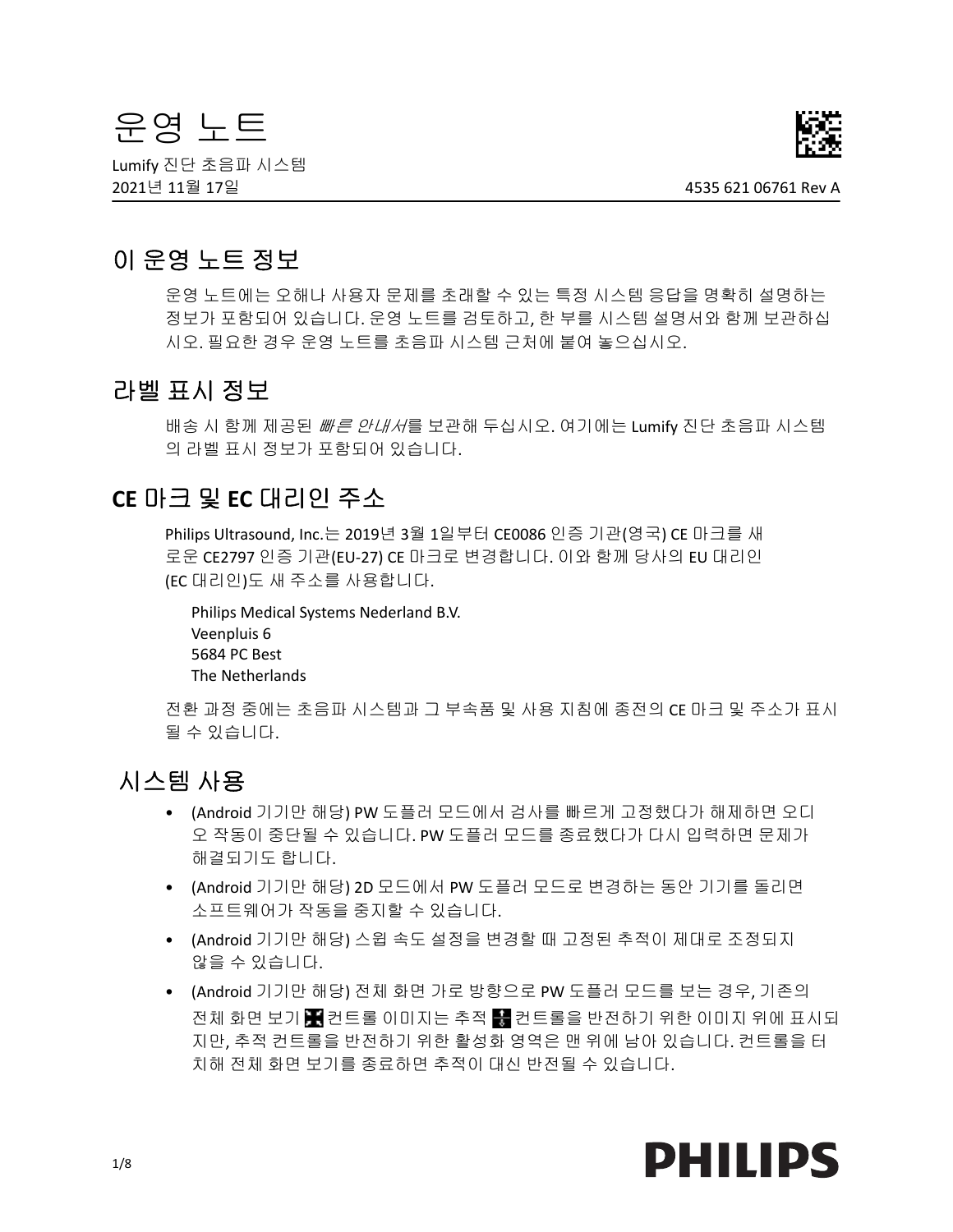- (Android 기기만 해당) PW 도플러 모드에서 spectral trace로 전환한 후 **Depth** 다 이얼을 조정하고 2D 이미지로 다시 전환하면 2D 이미지가 왜곡될 수 있습니다.
- 컬러 모드에서는 **Fast Flow**와 **Slow Flow**가 약간 겹칠 수 있습니다. 이 현상은 5세대 iPad 모바일 기기에서 가로 방향으로 볼 때 가장 흔하게 나타납니다. 이렇게 해도 컨트 롤 기능에는 영향이 없습니다.
- (iOS 기기만 해당) **Patient Info** 양식에서 환자 **Date of Birth** 필드를 수동으로 수정할 때 연도의 네 자리 숫자를 모두 다시 입력하면 오류가 발생합니다. 최고의 결과를 얻으려면 날짜 전체를 다시 입력하십시오.
- (iOS 기기만 해당) Contact Information 양식(Settings의 Customer Information에서 액세스)에는 탐색 표시줄과 **Back** 컨트롤이 없습니다. 이 페이지에서 나가려면 고객 정보를 입력한 다음 **Continue**를 터치해야 합니다.
- (iOS 기기만 해당) 스캔 중 **Save**를 여러 번 빠르게 터치하면 Lumify 소프트웨어가 갑자 기 종료될 수 있습니다.
- (iOS 기기만 해당) Lumify 애플리케이션을 종료하거나 모바일 기기의 절전 모드 전환을 허용하면 Lumify 전원 모듈(LPM)이 절전 모드로 들어갈 수 있습니다. 절전 모드에서 LPM으로 스캔을 재개하려고 하면 연결 오류 메시지가 표시됩니다. LPM을 일반 모드 로 전환하려면 LPM 뒷면에 있는 버튼을 누릅니다.

# **Reacts** 사용**(Android** 기기만 해당**)**

다른 Lumify 기기에서 Reacts 호출에 응답하면 Lumify 소프트웨어가 예기치 않게 종료될 수 있습니다. 이 문제의 발생을 줄이려면 Reacts 호출을 받기 전에 수신 기기의 Lumify 앱 에 카메라와 마이크 액세스 권한을 부여하십시오.

# 검토

- Windows PC의 Windows Media Player에서 내보낸 루프를 재생하면 재생 시 공백이 발생할 수 있습니다. 이 문제를 방지하려면 다른 미디어 플레이어를 사용하십시오.
- (Android 기기만 해당) 기기를 회전하면 주석이 사라질 수 있습니다.
- (Android 기기만 해당) M 모드 또는 PW 도플러 모드에서 전체 화면 보기로 전환하면 주석 위치가 변경될 수 있습니다.
- (Android 기기만 해당) M 모드 또는 PW 도플러 모드에서 작성된 주석은 Review에서 위치가 변경될 수 있습니다.
- (iOS 기기만 해당) 저장된 긴 검사 목록의 맨 아래로 스크롤할 때, 목록의 마지막 검사가 화면 가장자리에서 잘릴 수 있습니다.
- (iOS 기기만 해당) 검사 여러 개를 로컬 디렉터리로 내보낼 때는 각 검사의 내보내기 대 상을 확인해야 합니다. 모든 검사의 내보내기를 창 하나에서 제어할 수는 없습니다.
- (iOS 기기만 해당) 선택한 이미지와 루프가 검사에 표시되는 순서는 Android 기기에 표 시되는 순서와 다릅니다.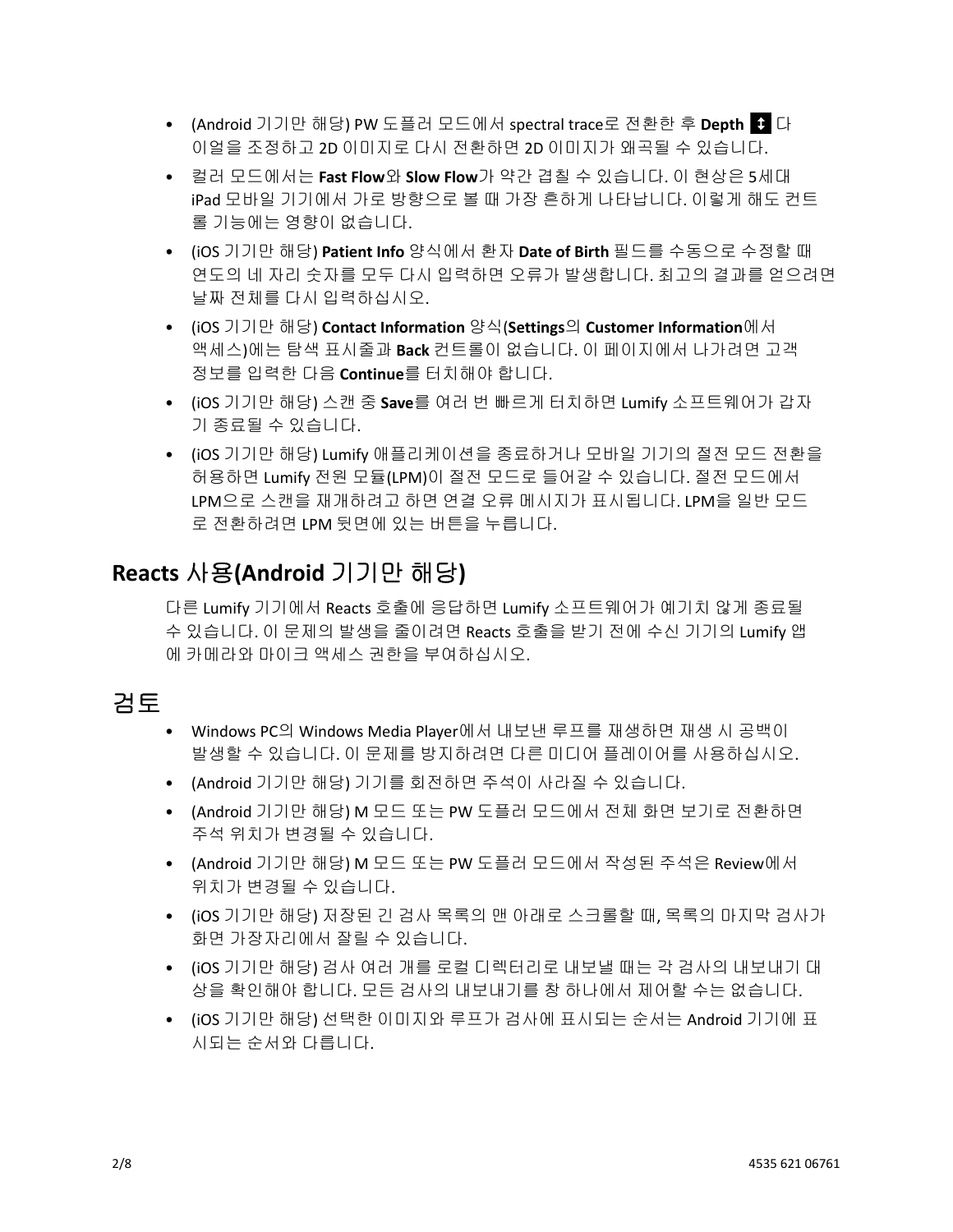- (iOS 기기만 해당) 검사 내보내기 중, **Export Queue**에 내보내기 상태가 **Aborted**로 표 시됩니다. 내보내기 상태가 **In Progress**여야 합니다.
- (iOS 기기만 해당) **Saved Exams** 창에서 검사 목록을 보다가 **Select**를 터치하면 목록이 원하는 선택 항목과 다른 방향으로 스크롤됩니다.

# 시스템 유지 보수

(iOS 기기만 해당) iPad mini 5 모바일 기기는 LPM(Lumify 전원 모듈)에 연결되어 있으면 충전하지 못할 수 있습니다. LPM과 iPad mini 5 모바일 기기가 완전히 충전되도록 하려면 별도로 충전하십시오.

# 사용자 정보 변경 사항

다음 정보가 *사용자 정보* USB 미디어에 포함된 정보에 추가되거나 해당 정보를 대체합니다.

## 안전

사용자 설명서의 정보에 다음 정보가 추가됩니다.

### 기호

| 기호          | 표준 및 참조   | 참조 설명         | 추가 정보            |
|-------------|-----------|---------------|------------------|
| <b>IP67</b> | IEC 60529 | 인클로저가 제공하는 보호 | 인클로저 내부 장비가 1m 담 |
|             |           | 수준.           | 금 시 최대 30분 동안 먼지 |
|             |           |               | 유입 및 침수 영향으로부터   |
|             |           |               | 보호됨을 나타냅니다.      |

# 시스템 사용

사용자 설명서 정보에 다음 정보가 추가됩니다.

# 트랜스듀서 연결

경고

항상 트랜스듀서 케이블을 모바일 기기에 직접 연결하십시오**. Philips**는 어댑터 사용을 권 장하지 않습니다**.** 승인된 케이블 옵션은 **Philips** 담당자에게 문의하십시오**.**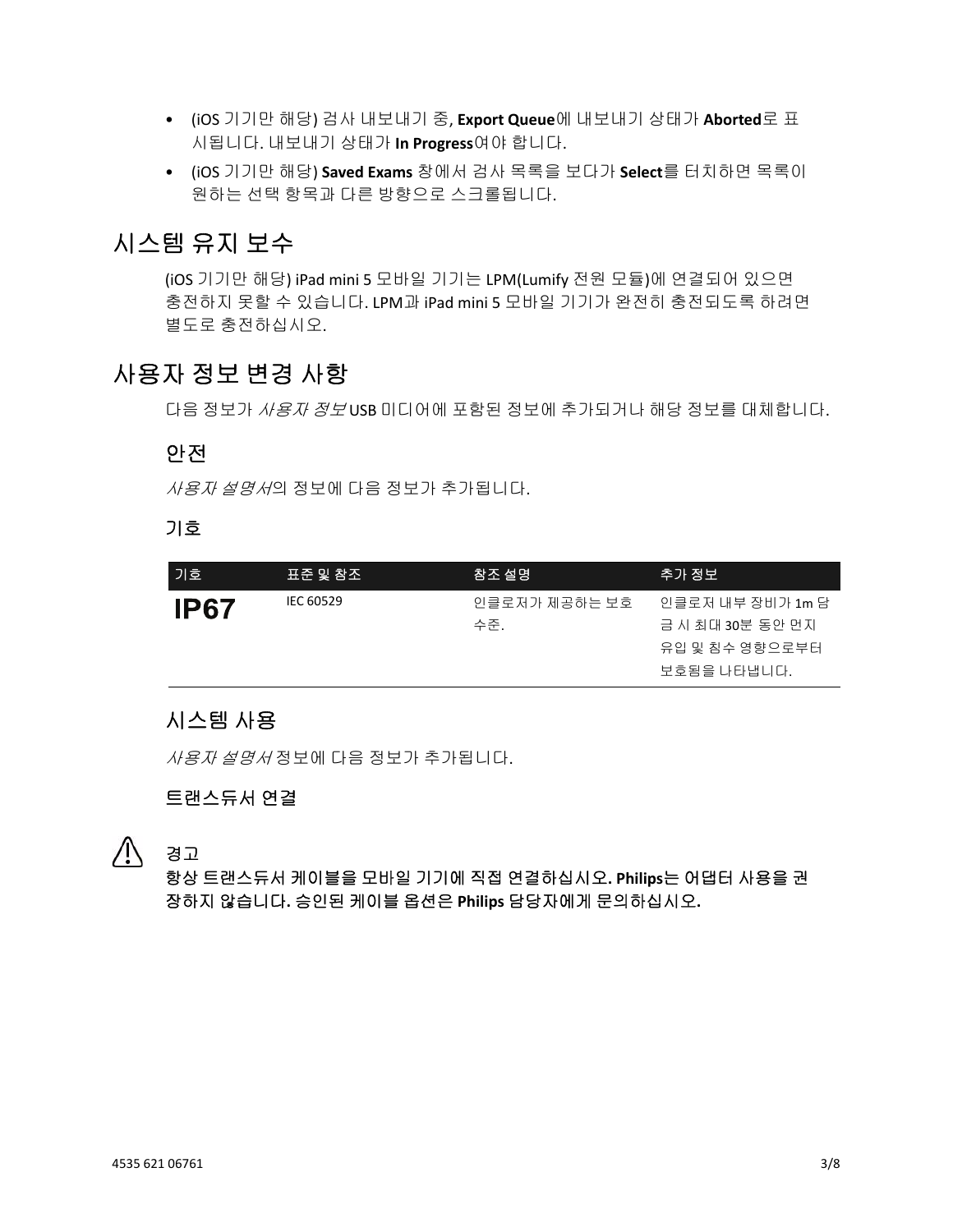# **Reacts** 사용**(Android** 기기만 해당**)**

다음 정보는 사용자 설명서 정보를 대체합니다.

### **Reacts** 액세스 코드

Reacts 액세스 코드를 부여받거나 공유하여 Reacts의 Standard Plan에 대한 제한된 평가 판 액세스를 제공할 수 있습니다. Reacts 액세스 코드에 대한 자세한 내용은 판매 약관을 참조하십시오. Reacts 로그인 시 **Remember Me**를 선택한 경우, Lumify는 받은 Reacts 액세스 코드와 기타 Lumify 사용자 설정을 Lumify 앱 업그레이드 또는 Android 운영 체제 업그레이드 중에 유지합니다.

원할 경우 다음의 Reacts 웹 사이트를 통해 액세스 코드를 받거나 공유할 수 있습니다.

https://reacts.com/philips/redeem

# 검사 수행

사용자 설명서 정보에 다음 정보가 추가됩니다.

### **PW** 도플러 사용**(Android** 기기만 해당**)**

#### 스윕 속도

| [속도] | 심장 | 비심장 |
|------|----|-----|
| 빠름   | 2ネ | 3초  |
| 중가   | 3초 | 5초  |
| 느림   | 5초 | 8초  |

### **PW** 도플러 측정 수행**(Android** 기기만 해당**)**

Lumify 시스템의 PW 도플러 측정은 세 가지 주요 범주(**Velocity**, **Distance** 및 **Trace** 측정) 로 나뉩니다. 각 측정을 완료한 후 표시되는 측정 데이터는 다음 표와 같이 검사 사전 조정에 따라 다릅니다.

### 각 검사 사전 조정에 사용할 수 있는 **PW** 도플러 측정

| 검사 사전 조정 | '속도 측정' | 거리 측정             | 추적 측정                    |
|----------|---------|-------------------|--------------------------|
| 심장       | 속도, PG  | 시간, 기울기, P1/2t    | Vmax, MaxPG, MeanPG, VTI |
| 산과/부인과   | 속도      | PSV, EDV, S/D, RI | PSV, EDV, MDV, S/D, RI   |
| 혈관       | 속도      | PSV, EDV, RI      | PSV, EDV, MDV, RI, VTI   |
| 응급 복부 초음 | 속도      | PSV, EDV, RI      | PSV, EDV, MDV, RI        |
| 파(FAST)  |         |                   |                          |
| 복부       | 속도      | PSV, EDV, RI      | PSV, EDV, MDV, RI        |
| 페        | 속도      | PSV, EDV, RI      | PSV, EDV, MDV, RI        |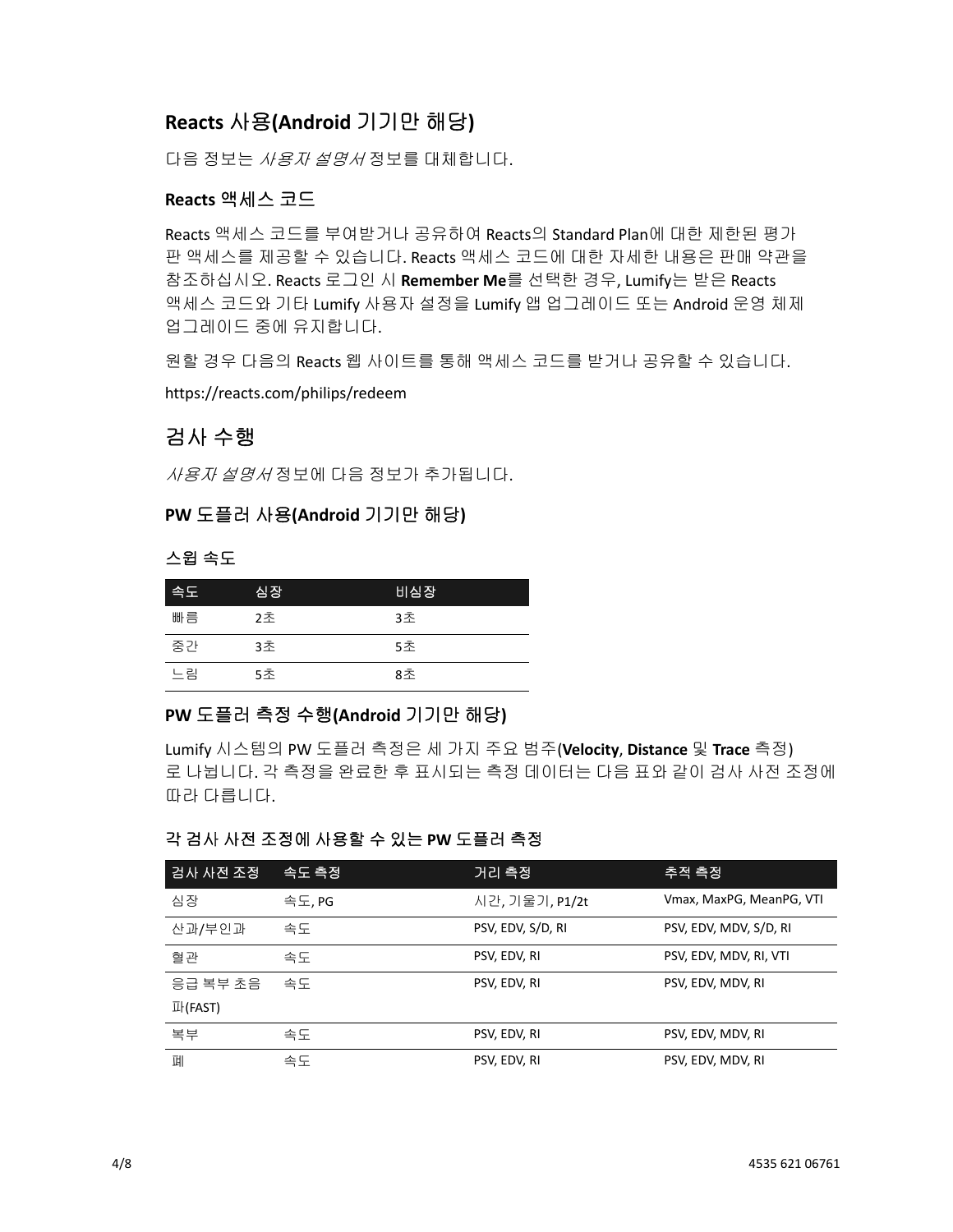#### 각 검사 사전 조정에 사용할 수 있는 **PW** 도플러 측정 **(**계속**)**

| 검사 사전 조정 __ 속도 측정 |    | 거리 측정        | 추적 측정             |
|-------------------|----|--------------|-------------------|
| 근골격계              | 속도 | PSV, EDV, RI | PSV, EDV, MDV, RI |
| 연조직               | 속도 | PSV, EDV, RI | PSV, EDV, MDV, RI |
| 상피                | 속도 | PSV, EDV, RI | PSV, EDV, MDV, RI |

| 주요한 측정 약어 및 두 <u>문자어</u>       |                        |                |                 |
|--------------------------------|------------------------|----------------|-----------------|
| EDV = 확장 말기 속도                 | MeanPG = 평균 압력 기<br>울기 | PSV = 최대 수축 속도 | $V$ max = 최대 속도 |
| MaxPG = 최대 압력 기<br>울기          | P1/2t = 압력 반감 시간       | RI = 비저항 지수    | VTI = 속도 시간 적분  |
| MDV = 최소 확장 속도  PG = 최고 압력 기울기 |                        | S/D = 수축 확장 비율 |                 |

#### 속도 측정 수행

- 1. 측정하려는 도플러 추적 이미지를 확보합니다.
- 2. **Measure**를 터치합니다.
- 3. **Velocity**를 터치한 다음, 캘리퍼를 측정하려는 최대 속도로 끌어서 놓습니다.
- 4. 최대 네 개의 개별 속도 측정에 대해 3단계를 반복합니다.
- 5. 표시된 측정값과 함께 이미지를 저장하려면 **Save Image**를 터치합니다.

#### 거리 측정 수행

- 1. 측정하려는 도플러 추적 이미지를 확보합니다.
- 2. **Measure**를 터치합니다.
- 3. **Distance**를 터치한 다음, 첫 번째 캘리퍼를 PSV(최대 수축 속도)로 끌어서 놓습니다.
- 4. 두 번째 캘리퍼를 EDV(확장 말기 속도)로 끌어서 놓습니다.
- 5. 표시된 측정값과 함께 이미지를 저장하려면 **Save Image**를 터치합니다.

#### 추적 측정 수행

- 1. 측정하려는 도플러 추적 이미지를 확보합니다.
- 2. **Measure**를 터치합니다.
- 3. **Trace**를 터치한 다음, 첫 번째 캘리퍼를 측정하려는 파형 시작 부분에 끌어서 놓습니다.
- 4. 파형의 시작 부분을 다시 터치하여 두 번째 캘리퍼를 만든 다음, 새 캘리퍼를 단일 주기 모양 위로 끌어서 놓습니다.
- 5. 표시된 측정값과 함께 이미지를 저장하려면 **Save Image**를 터치합니다.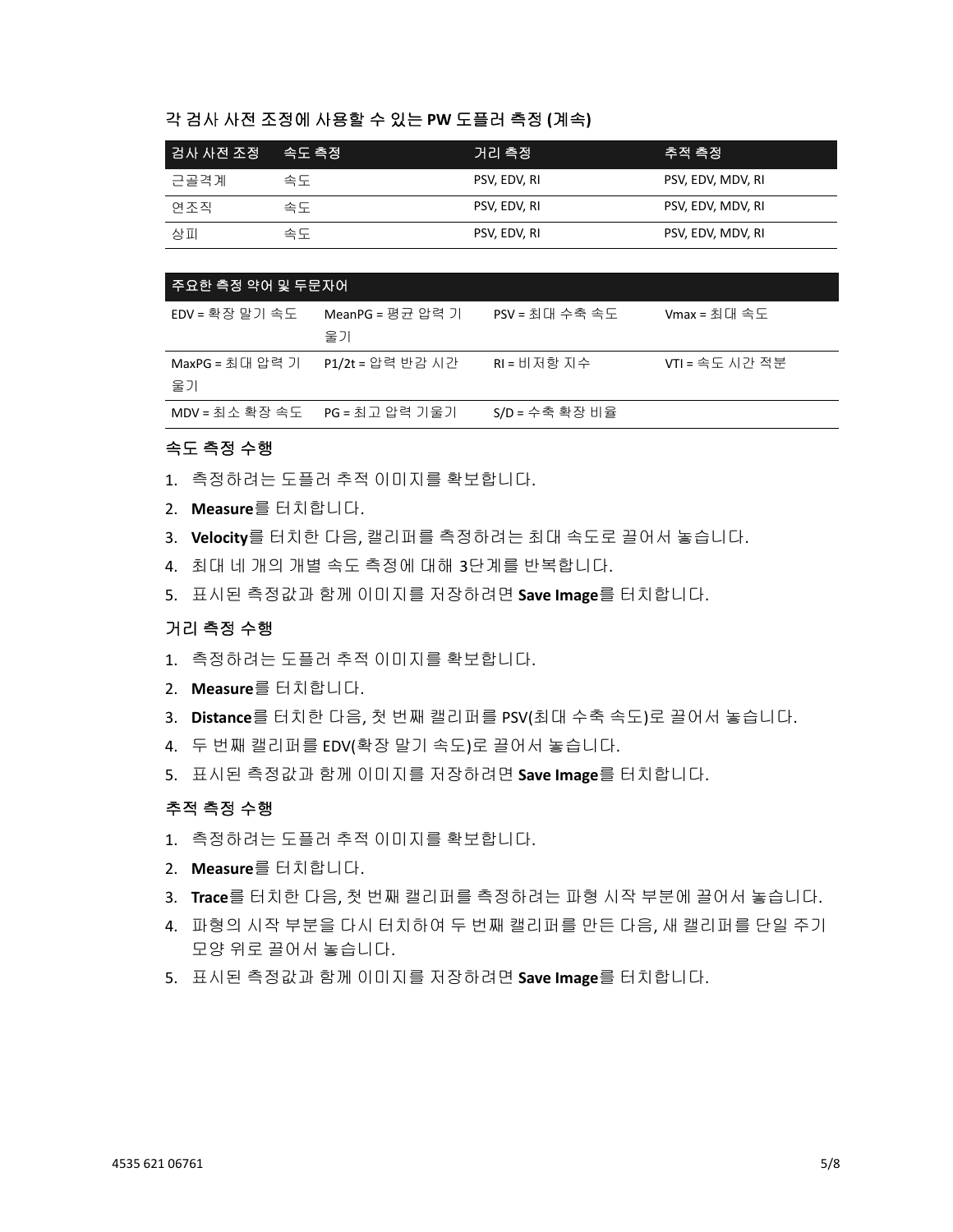# 참조 문헌

*사용자 설명서* 정보에 다음 정보가 추가됩니다.

# 성인 심장초음파 참조 문헌

Baumgartner, Helmut, et al. "Echocardiographic Assessment of Valve Stenosis: EAE/ASE Recommendations for Clinical Practice." *European Journal of Echocardiography*, 10: 1-25, 2009.

Calafiore, P., Stewart, W.J. "Doppler Echocardiographic Quantitation of Volumetric Flow Rate," *Cardiology Clinics*, Vol. 8, No. 2: 191-202, May 1990.

Rudski, Lawrence, et al. "Guidelines for the Echocardiographic Assessment of the Right Heart in Adult: A Report from the American Society of Echocardiography." *Journal of the American Society of Echocardiography*, Vol. 23, No. 7: 685-713, 2010.

Zoghbi, William, et al. "Recommendations for Evaluation of Prosthetic Valves with Echocardiography and Doppler Ultrasound." *Journal of the American Society of Echocardiography*, Vol. 22. No. 9: 975-1014, 2009.

### 최대 압력 기울기**(**단순화된 베르누이**)**

Silverman, N. H., Schmidt, K. G. "The Current Role of Doppler Echocardiography in the Diagnosis of Heart Disease in Children." *Cardiology Clinics*, Vol. 7, No. 2: 265-96, May 1989.

Reynolds, T. *The Echocardiographer's Pocket Reference*, *Second Edition*. Arizona Heart Institute Foundation, Phoenix, AZ, 2000, p. 382.

### 최대 압력 기울기**(**전체 베르누이**)**

Silverman, N. H., Schmidt, K. G. "The Current Role of Doppler Echocardiography in the Diagnosis of Heart Disease in Children." *Cardiology Clinics*, Vol. 7, No. 2: 265-96, May 1989.

### 평균 압력 기울기

Reynolds, T. *The Echocardiographer's Pocket Reference*, *Second Edition*. Arizona Heart Institute Foundation, Phoenix, AZ, 2000, p. 382.

#### 압력 반감 시간

Hatle, L., Angelsen, B., Tromsal, A. "Noninvasive Assessment of Atrioventricular pressure half-time by Doppler Ultrasound" *Circulation*, Vol. 60, No. 5: 1096-104, November, 1979.

#### 속도 시간 적분**(VTI)**

Silverman, N. H., Schmidt, K. G. "The Current Role of Doppler Echocardiography in the Diagnosis of Heart Disease in Children." *Cardiology Clinics*, Vol. 7, No. 2: 265-96, May 1989.

### 혈관 참조 문헌

#### 도플러 속도**(VEL)**

Krebs, C. A., Giyanani, V. L., Eisenberg, R. L. *Ultrasound Atlas of Vascular Diseases*, Appleton & Lange, Stamford, CT, 1999.